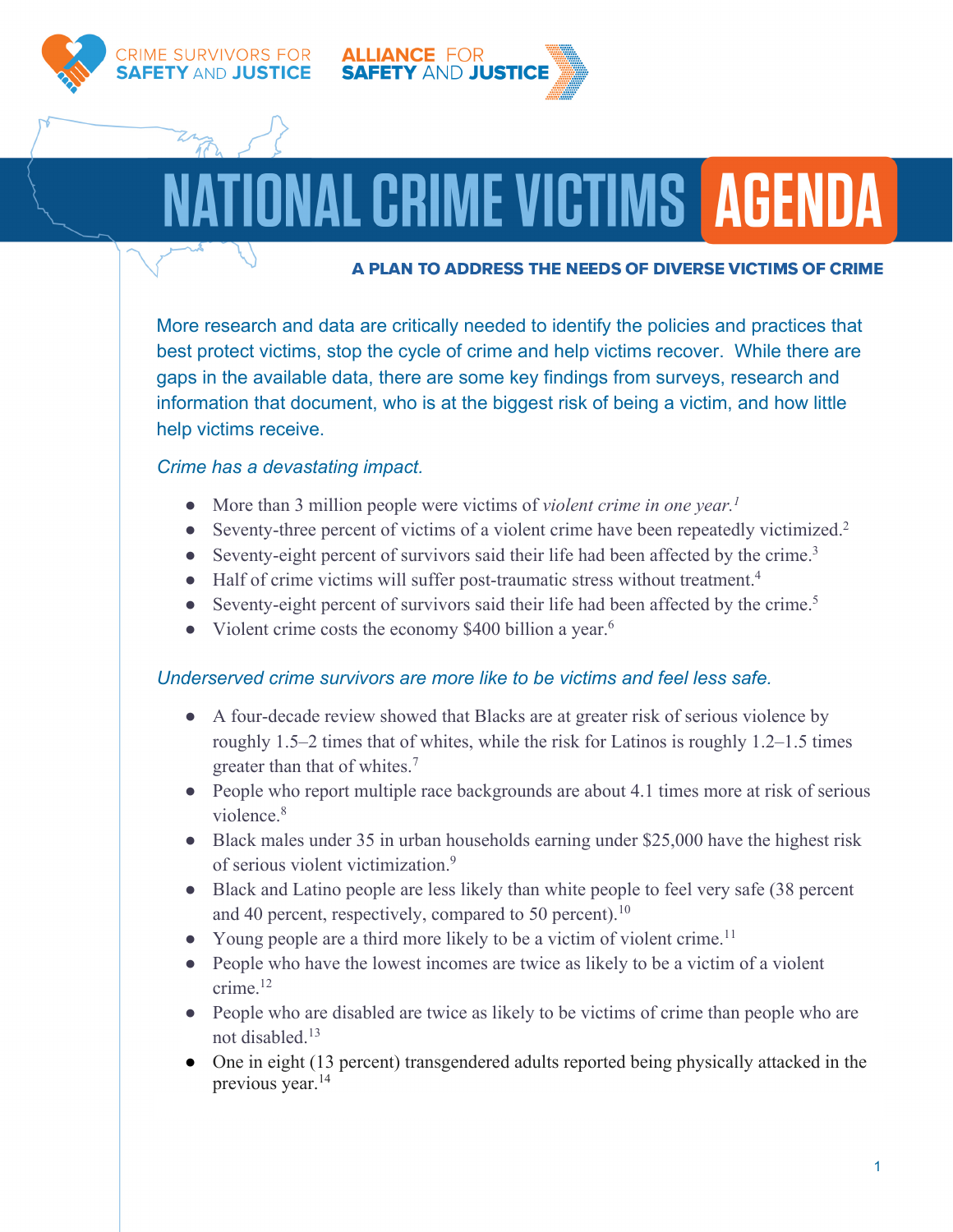### *How little help is available?*

- Fewer than 1 in 3 survivors received help during their recovery, such as financial, medical, mental health, or civil legal assistance. 15
- More than half of victims never report the crime to law enforcement—a critical part of whether the survivor can access aid.<sup>16</sup>
- One in 100 robbery victims received compensation in the last year.<sup>17</sup>
- About 90 percent of victims of violent crime do not receive any direct assistance from a victim service agency. 18